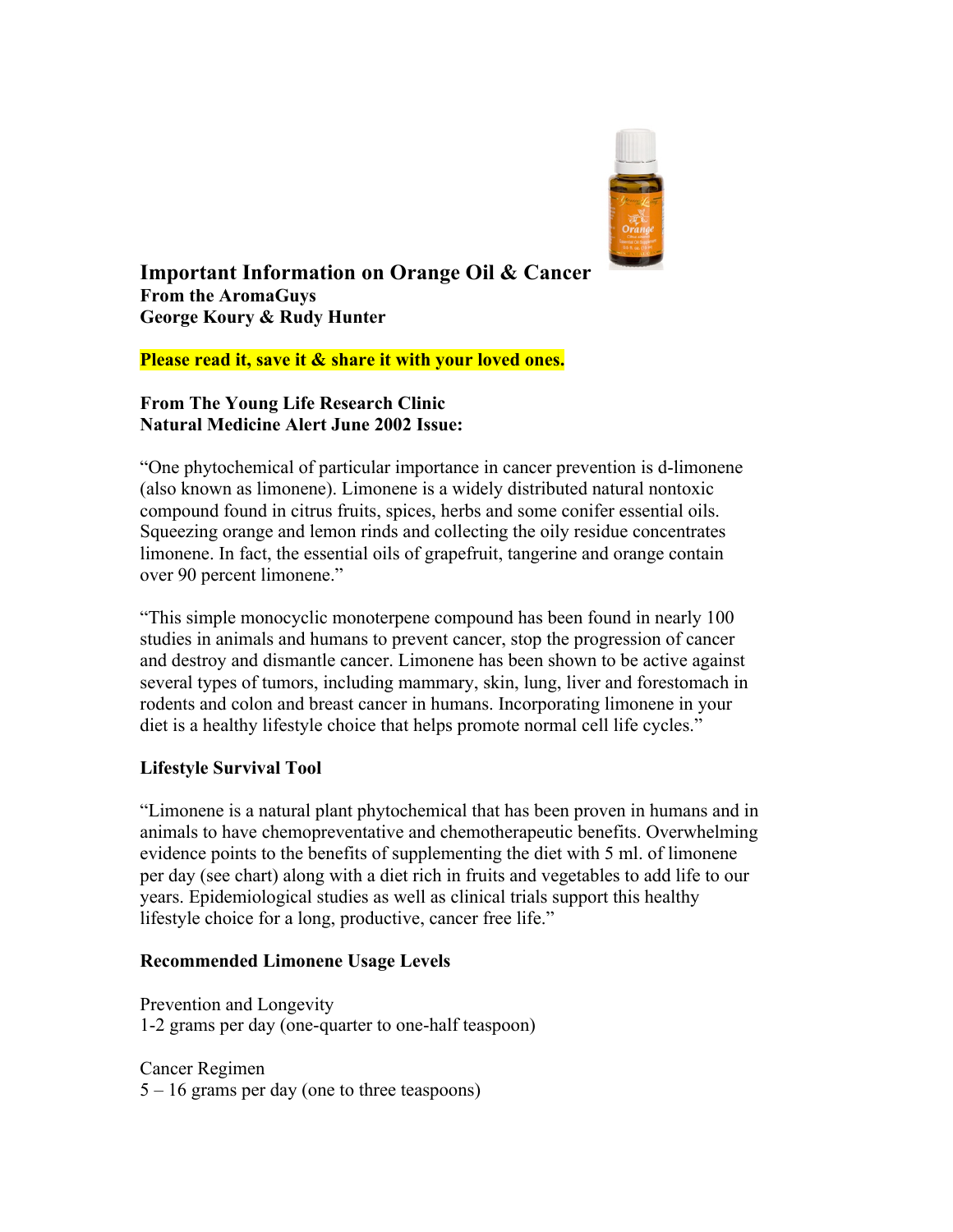### **STUDIES & TIPS FOR CANCER: (From our dear friend & mentor Vicki Opfer)**

Our group has been pioneering many concepts in Young Living. The most important is the use of orange oil for helping the body release cancer. When people are willing to ingest 10ml of orange oil every day (in capsules), this replicates the amount of limonene in the studies that were done which showed regression of cancer.

Our bottles are 15 ml. 10 ml is 2/3 of a 15 ml bottle. Each 15 ml bottle has 250- 300 drops of oil. If we assume 250, 2/3 of that is about 165 drops. Each capsule easily handles about 15 drops, which means that about 12 caps a day would be required. If someone were to take 2 caps 6 times a day, or almost every 2 hours of waking time, that would fulfill this amount.

Just recently while in Japan, a young woman of about 45 told me that she had been told last summer that her uterine cancer had spread throughout her body and she only had a month to live. The doctors said that due to her condition, they were not able to offer surgery or chemotherapy. After speaking with a Young Living leader there, she took 10ml of orange oil every day, in capsules. She also rubbed orange oil, frankincense, myrtle, sandalwood and tsuga all over her belly every day and she drank 4-6 oz. of NingXia Red each day, as well. She is now cancer free!

These kinds of stories are starting to surface and even though they are anecdotal, they will help us to help others in the future! This is what keeps me going every day!

A personal story from one of the leaders in my organization:

"My mother-in-law had a grapefruit-sized tumor on her only remaining kidney. Her other kidney had been taken to cancer 5 years earlier. The doctors could not treat her because of her deteriorating health so she began to take 10 ml of orange oil in capsules. She took 2 full capsules every 2 hours for eight hours a day. After 3 months the tumor was gone. She continues to take 1-4 capsules of orange oil and also drinks 2-4 oz. of Ningxia Red every day. Her cancer has not returned." C.D. Westwood, NJ

I am not a trained medical doctor and I am not making any recommendations to anyone about anything. I am simply passing along what I have seen and heard. People need to use the best of both worlds - allopathic and natural medicine. If someone calls me and says that they have a lump in their breast, my response is, "Hang up the phone and call your gynecologist and make an appointment. Then call me back and let's talk about what we can do while you're waiting to see your doctor." PLEASE - let's NOT be irresponsible!

I cannot advise anyone about anything either.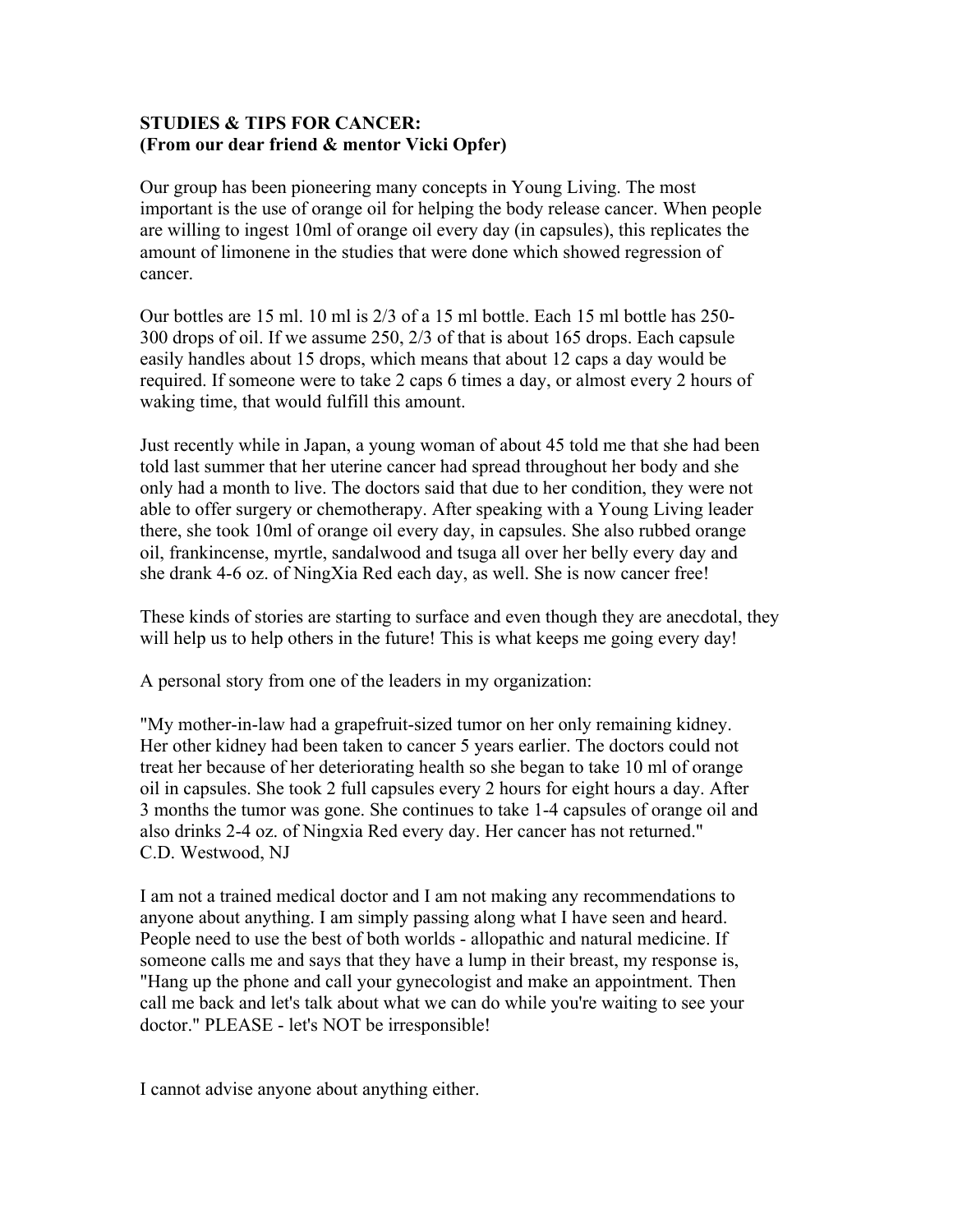All I can share is what we know:

1. Limonene has been shown through research to not only inhibit cancer, but also to regress it.

2. Orange oil is 95% limonene. (This is why it is in our Longevity supplement, which I take every single day.)

3. In order for us to replicate the amount of limonene used in the studies, we would have to ingest 10 ml of orange oil every day.

How long? I don't know. Until it was gone, I guess.

Studies have shown that frankincense (which is 12% limonene), myrtle, sandalwood and tsuga all have excellent inhibition of cancer cells. If I were using those oils, rubbed on my breasts (for prevention, which is what I do from time to time) or over an area of concern, I would use them neat (without dilution), liberally (6-8 drops of each...) and often, perhaps even several times a day if I thought I had a problem.

That's about all I can say. I think it's absolutely amazing that something as simple as orange oil, which is very inexpensive, might hold the key to the challenges with cancer...

Hope you all are healthy, happy and taking Longevity morning and night, like I do,

Vicki Opfer

Folks in our group have followed this regimen precisely and received the best results. Just like baking a cake, following the recipe is crucial in order to end up with a delicious cake…this procedure seems to have produced the best results:

2 capsules of Young Living Orange Oil 6 times each day—roughly every 2 hours [this totals 20 bottles of oil for the month]

1 to 3 capsules of Young Living Frankincense Oil throughout the day

1 to 3 capsules of Young Living Longevity Capsules throughout the day

2 to 4 ounces of Young Living NingXia Red throughout the day.

These suggestions are based on experience of folks in our group and apply ONLY to Young Living products listed above. Everyone is unique and will want to do their own research & due diligence when making health decisions. We always encourage everyone to follow their competent medical providers advice when it comes to one's health  $\&$ wellbeing.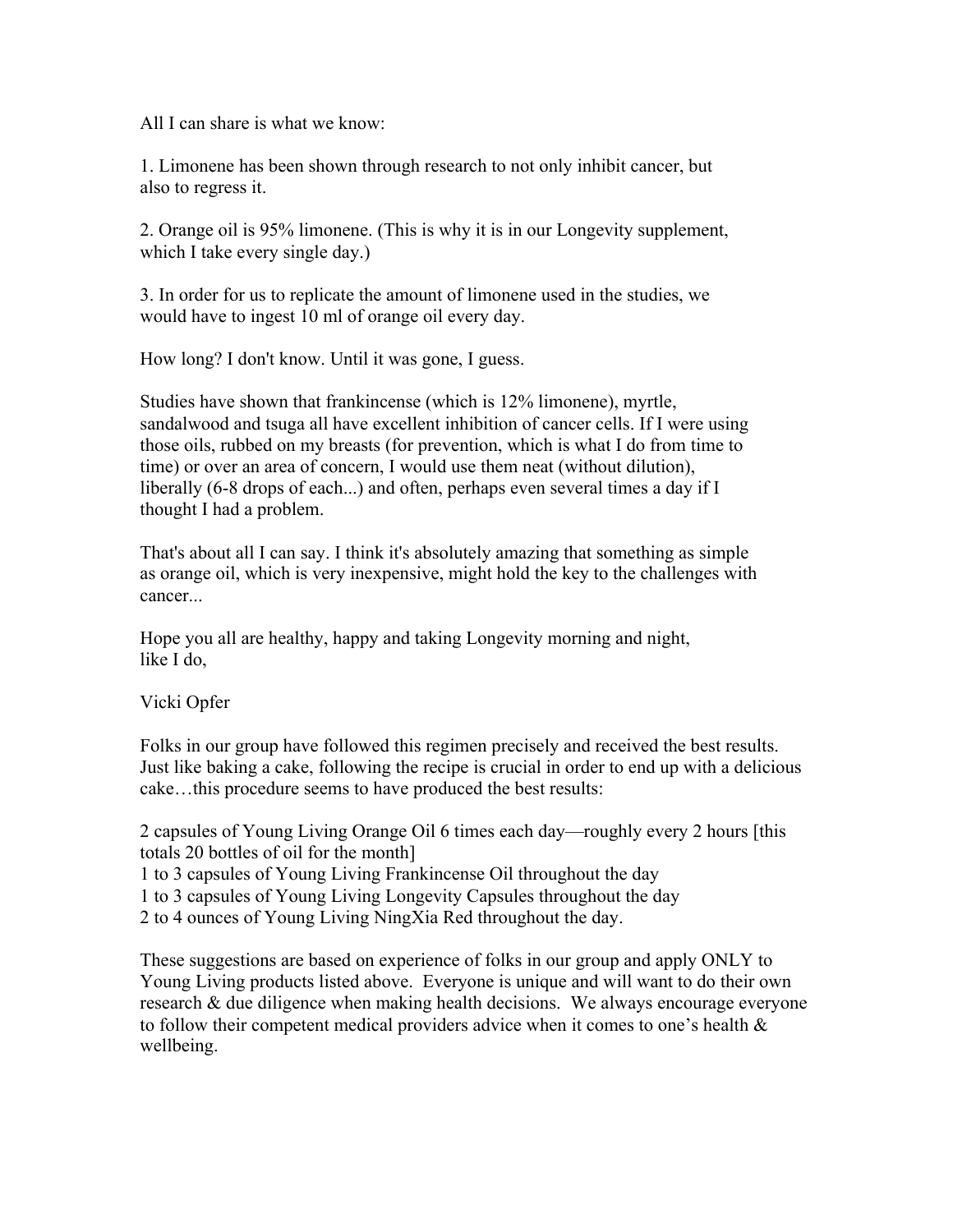To place an order for the specific oils discussed here, please visit the AromaGuys (George Koury & Rudy Hunter) by clicking this link: **http://www.aromaguys.com**. You'll want ONLY this brand of oil when it comes to your health concerns. When you place an order you can get on-going support from the AromaGuys.

# **About Us:**

We're George Koury & Rudy Hunter, the Aroma Guys. For the past 19 years we've taught people how to use the world's best Aromatherapy, Young Living Essential Oils, to create optimal health for themselves and their loved ones, including kids and animal companions. We created the longest continually-running Aromatherapy training in the U.S. which is still going strong! We also have a proven track record of teaching others to develop a truly prosperous home-based business.

Here's Young Living's mission statement. It sums up what we're all about: "We honor our stewardship to champion nature's living energy, essential oils, by fostering a community of healing and discovery while inspiring individuals to wellness, purpose, and abundance."

Keep in touch and let us know how we can help you. While we do not give medical advice of any kind we can help you decide on products that may help build your health. To learn more, visit our web site: **just click here.**

**Warmest regards, George Koury & Rudy Hunter The Aroma Guys**

**Website: http://www.aromaguys.com**

**E-mail: george@aromaguys.com OR rudy@aromaguys.com**

# **Telephone: (845) 657-8308**

The information contained herein is provided for educational purposes only and is not intended to replace discussions with a qualified health care provider. No claims about the products or other information are made. All decisions regarding the care of yourself and your family, including pets must be made with a qualified healthcare provider or vet. Remember that no product or course of action is right for everyone.